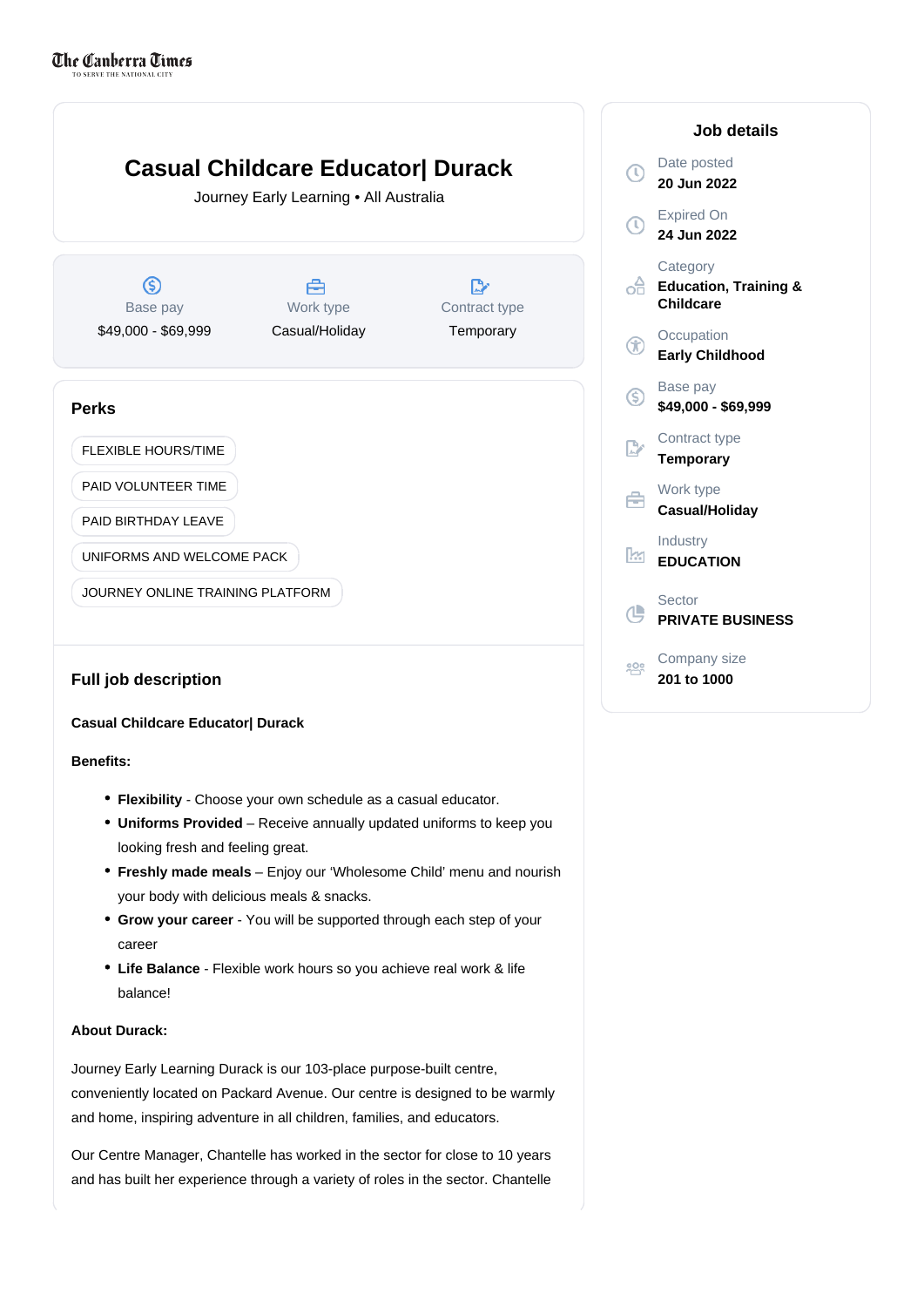believes that giving children choices and respecting their voice and agency goes a long way in their personal development, growth and learning.

Encouraging play-based learning, we have a great bike track, water and rock sensory play areas, and a mud kitchen to inspire messy play and exploration. We believe that learning needs to be fun, so we have developed an educational approach that opens our little adventurers' minds to a variety of different activities and connects them with the wider community.

### **About Your New Role:**

As our new casual educator, it is your role to work as a curious and inclusive team member and assist in providing a safe and stimulating environment which meets the social, cultural, emotional, educational and physical needs of the children and encourages parent participation. Your role will have you supporting the functioning of the centre, while developing your skills in a positive environment.

Your main responsibilities will include:

- Bringing the Journey Values of **connection**, **communication** and consideration to life and reflect this in everyday practice.
- Ability to adhere to Journey's child safe policy and code of conduct
- Assisting with observations of individuals and groups of children
- Assisting in the evaluation of children in terms of individual strengths, weaknesses, interests and preferences, which is then used to design activities to be included in the programme.
- Assisting with the program design, implemented, and evaluated in consultation with others to foster all aspect of children's development in a holistic way.
- Working as an effective team member and within the defined position description.
- Seek and accept support from your Lead Educators, Educational Leader and Centre Manager

#### **Role Requirements:**

- A demonstrated commitment to providing a safe, caring, nonjudgemental and supportive environment for all children and their families
- A demonstrated ability to adhere to and understand the ECA code of Ethics and the United Nations Convention on the Rights of the Child
- Demonstrated understanding of appropriate behaviours while engaging with children
- Current Valid Working with Children Check
- ACECQA approved Diploma or Certificate III in Children's Services or, working towards
- First Aid, Anaphylaxis and Asthma Certificates
- Full working rights in Australia

### **About Journey Early Learning:**